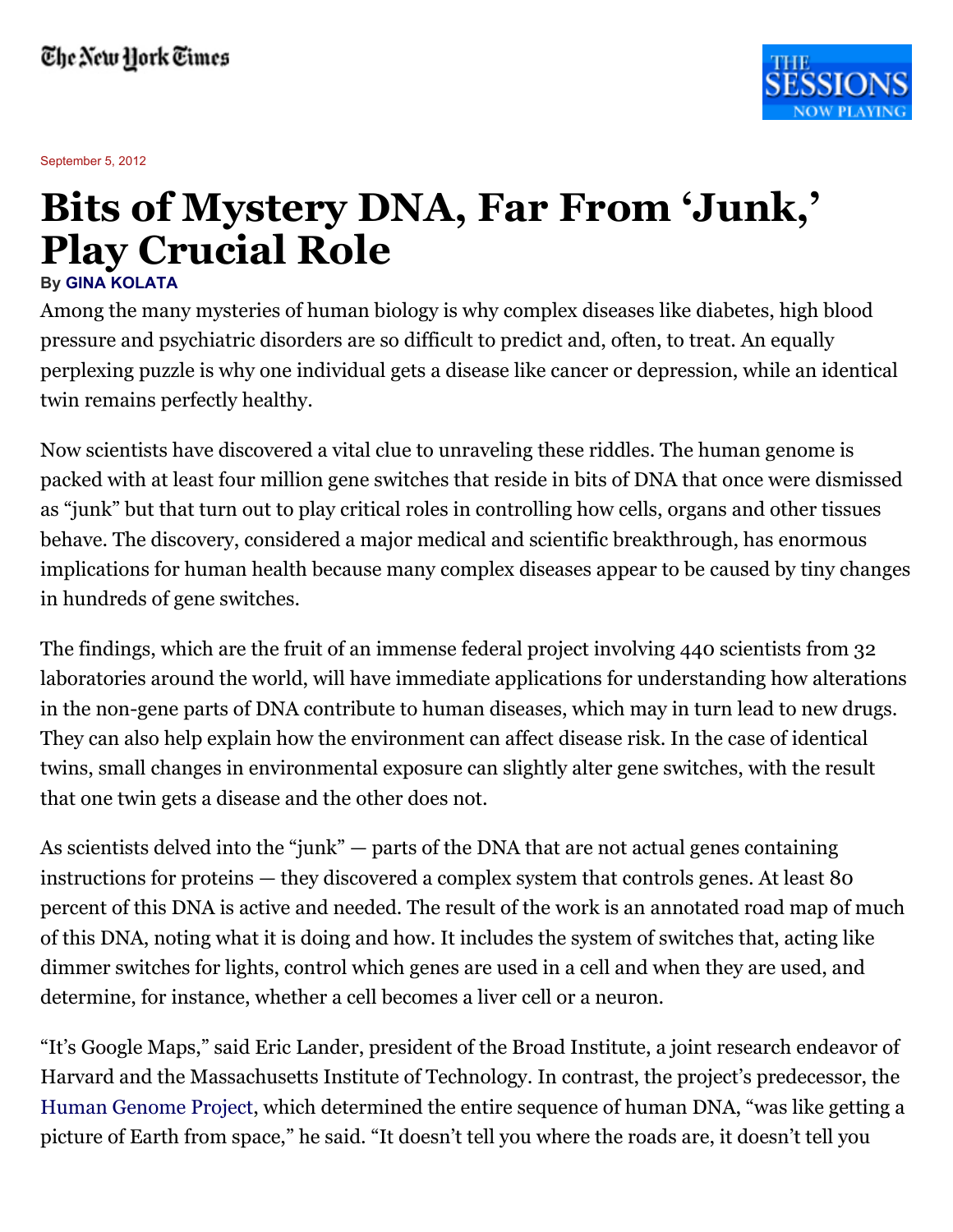what traffic is like at what time of the day, it doesn't tell you where the good restaurants are, or the hospitals or the cities or the rivers."

The new result "is a stunning resource," said Dr. Lander, who was not involved in the research that produced it but was a leader in the Human Genome Project. "My head explodes at the amount of data."

The discoveries were published on Wednesday in [six papers in the journal Nature](http://www.nature.com/nature/journal/v489/n7414/full/489045a.html) and in 24 papers in Genome Research and Genome Biology. In addition, The Journal of Biological Chemistry is publishing six review articles, and Science is publishing yet another article.

Human DNA is "a lot more active than we expected, and there are a lot more things happening than we expected," said Ewan Birney of the European Molecular Biology Laboratory-European Bioinformatics Institute, a lead researcher on the project.

In one of the Nature papers, researchers link the gene switches to a range of human diseases multiple sclerosis, lupus, rheumatoid arthritis, Crohn's disease, celiac disease — and even to traits like height. In large studies over the past decade, scientists found that minor changes in human DNA sequences increase the risk that a person will get those diseases. But those changes were in the junk, now often referred to as the dark matter — they were not changes in genes — and their significance was not clear. The new analysis reveals that a great many of those changes alter gene switches and are highly significant.

"Most of the changes that affect disease don't lie in the genes themselves; they lie in the switches," said Michael Snyder, a Stanford University researcher for the project, called [Encode,](http://www.genome.gov/10005107) for Encyclopedia of DNA Elements.

And that, said Dr. Bradley Bernstein, an Encode researcher at Massachusetts General Hospital, "is a really big deal." He added, "I don't think anyone predicted that would be the case."

The discoveries also can reveal which genetic changes are important in cancer, and why. As they began determining the DNA sequences of cancer cells, researchers realized that most of the thousands of DNA changes in cancer cells were not in genes; they were in the dark matter. The challenge is to figure out which of those changes are driving the cancer's growth.

"These papers are very significant," said Dr. Mark A. Rubin, a prostate cancer genomics researcher at Weill Cornell Medical College. Dr. Rubin, who was not part of the Encode project, added, "They will definitely have an impact on our medical research on cancer."

In prostate cancer, for example, his group found mutations in important genes that are not readily attacked by drugs. But Encode, by showing which regions of the dark matter control those genes,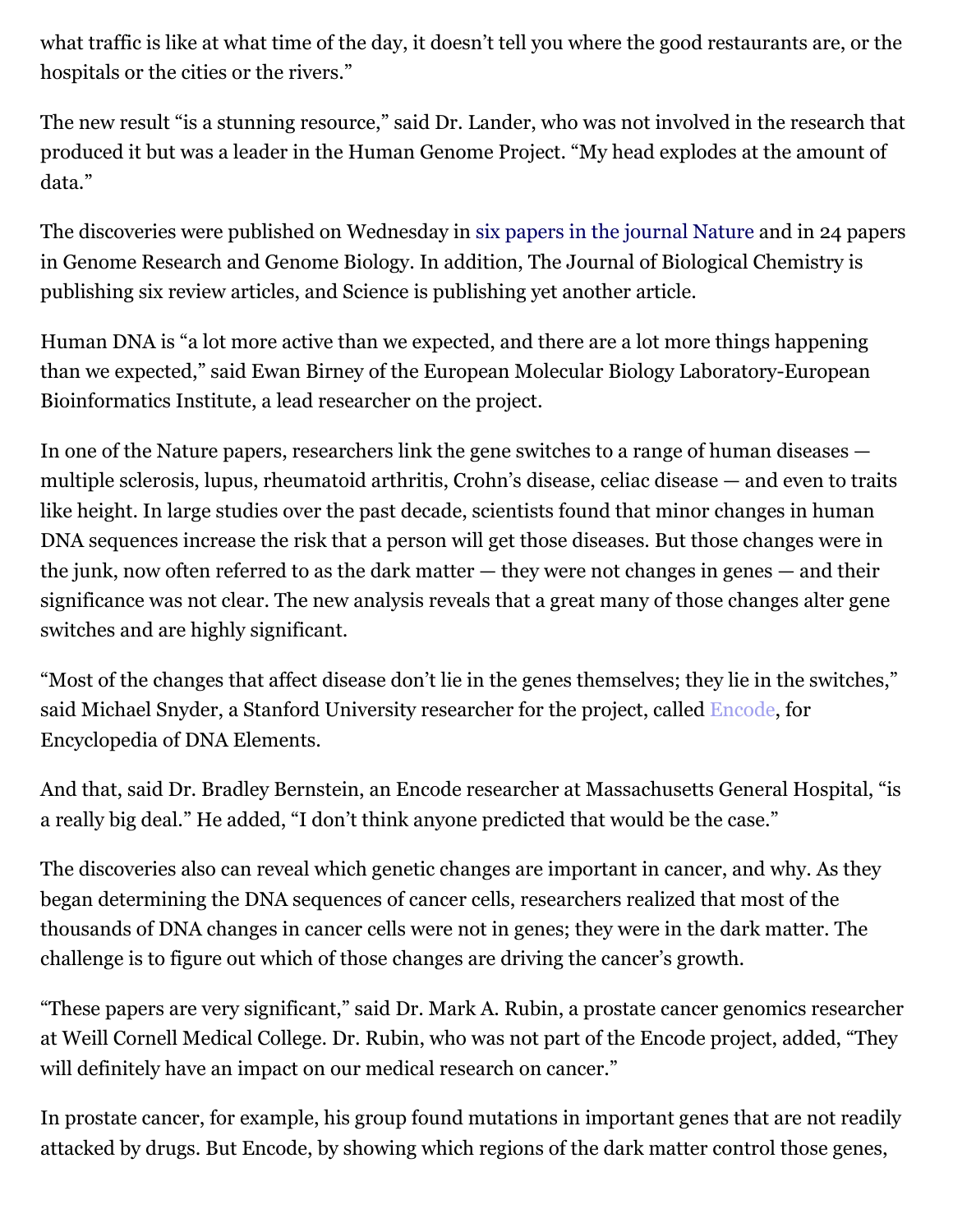gives another way to attack them: target those controlling switches.

Dr. Rubin, who also used the Google Maps analogy, explained: "Now you can follow the roads and see the traffic circulation. That's exactly the same way we will use these data in cancer research." Encode provides a road map with traffic patterns for alternate ways to go after cancer genes, he said.

Dr. Bernstein said, "This is a resource, like the human genome, that will drive science forward."

The system, though, is stunningly complex, with many redundancies. Just the idea of so many switches was almost incomprehensible, Dr. Bernstein said.

There also is a sort of DNA wiring system that is almost inconceivably intricate.

"It is like opening a wiring closet and seeing a hairball of wires," said Mark Gerstein, an Encode researcher from Yale. "We tried to unravel this hairball and make it interpretable."

There is another sort of hairball as well: the complex three-dimensional structure of DNA. Human DNA is such a long strand — about 10 feet of DNA stuffed into a microscopic nucleus of a cell that it fits only because it is tightly wound and coiled around itself. When they looked at the threedimensional structure — the hairball — Encode researchers discovered that small segments of dark-matter DNA are often quite close to genes they control. In the past, when they analyzed only the uncoiled length of DNA, those controlling regions appeared to be far from the genes they affect.

The project began in 2003, as researchers began to appreciate how little they knew about human DNA. In recent years, some began to find switches in the 99 percent of human DNA that is not genes, but they could not fully characterize or explain what a vast majority of it was doing.

The thought before the start of the project, said Thomas Gingeras, an Encode researcher from Cold Spring Harbor Laboratory, was that only 5 to 10 percent of the DNA in a human being was actually being used.

The big surprise was not only that almost all of the DNA is used but also that a large proportion of it is gene switches. Before Encode, said Dr. John Stamatoyannopoulos, a University of Washington scientist who was part of the project, "if you had said half of the genome and probably more has instructions for turning genes on and off, I don't think people would have believed you."

By the time the National Human Genome Research Institute, part of the National Institutes of Health, embarked on Encode, major advances in DNA sequencing and computational biology had made it conceivable to try to understand the dark matter of human DNA. Even so, the analysis was daunting — the researchers generated 15 trillion bytes of raw data. Analyzing the data required the